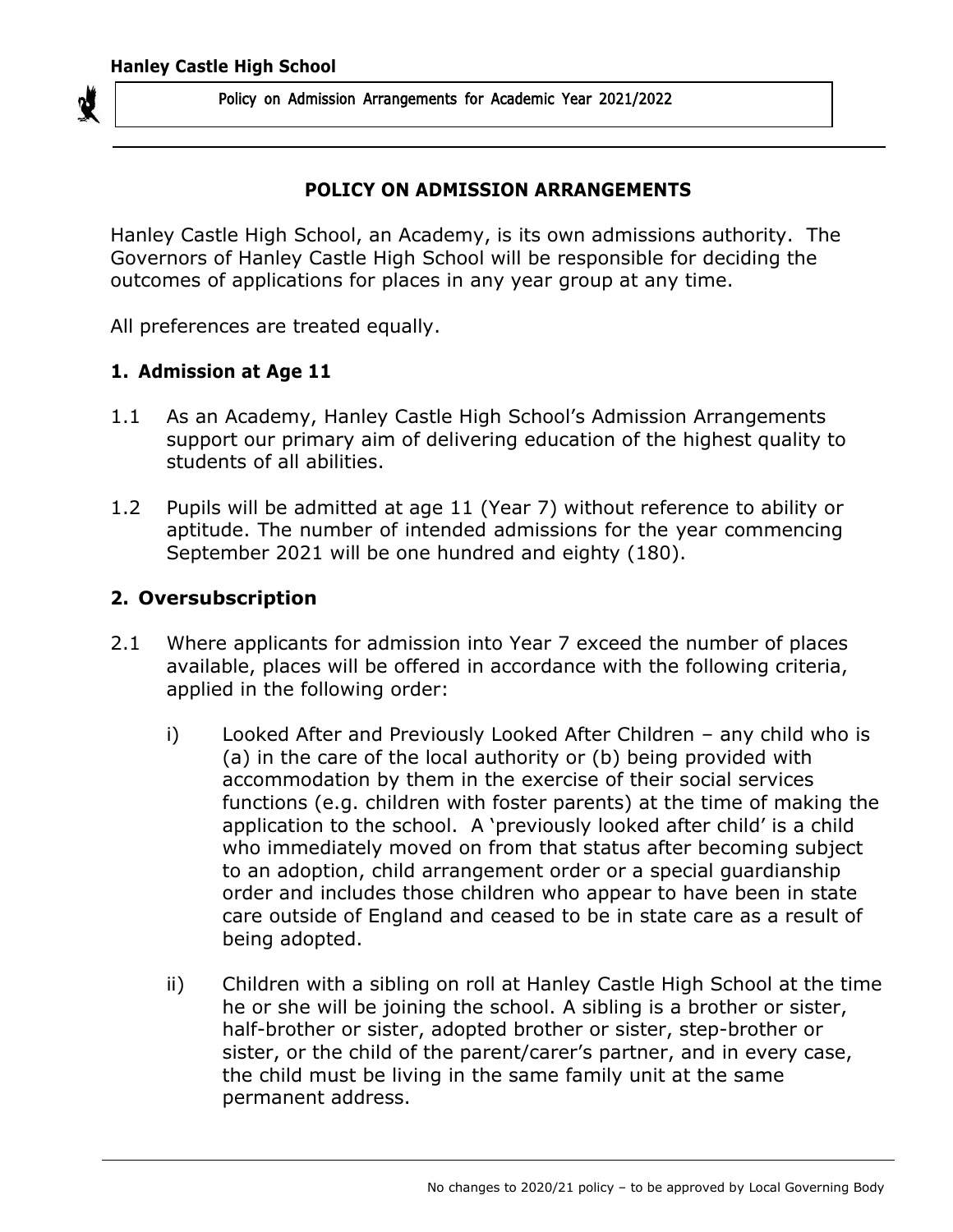- iii) Children who live in the Hanley Castle High School catchment area –with priority given to students who live nearest to the school by the shortest straight line distance. The measurement will be taken using the GeoCode Points for each property and the Geocode point for the centre of the School. The Local Authority use a software package called Arcview GIS to determine distance. Ordnance Survey supply the co-ordinates that are used to plot an address within this system.(In the event of equi-distance applicants, any place will be allocatedby random selection (lottery). Someone totally independent of the Governing Body will supervise this process).
- iv) Pupils who were attending one of our feeder schools CastlemortonCE Primary, Eldersfield Corse Lawn CE Primary, Hanley Swan (St Gabriel's) Primary, Kempsey Primary, Pendock CE Primary, Upton upon Severn Primary, Welland Primary – at the time of application.
- v) Pupils who were attending Twyning School at the time of application.
- vi) Children of members of staff of the Hanley and Upton Educational Trust (full or part time, with a minimum of two year's employment bythe school by September 2020 and/or in a skills shortage area).
- vii) Children who live outside the Hanley Castle High School catchment area with priority given to those who live closest to the school usingthe same methodology as described above.

Please note:

- Children whose final statement of Special Educational Needs/Education, Health and Care Plan (EHCP) names Hanley Castle High School will be automatically admitted and are not subject to the oversubscription criteria.
- If the last student to be offered a place within our school's Published Admission Number (PAN) is a multiple birth or same cohort sibling, any further sibling will be admitted, if the parents so wish, even though this may raise the intake above our PAN.
- A map of the catchment area may be obtained from the school website.
- Late applications will be allocated in the same order, providing places remain available.
- All applications for Year 7 places will be co-ordinated by Worcestershire Local Authority, who will make offers of places on behalf of the Governors of the school. Parents or guardians who reside within Worcestershire are required to complete a Worcestershire LA Common Application Form.
- Parents or guardians who reside in Gloucestershire or other neighbouring counties, but who wish to apply for a place for their child at Hanley Castle High School must complete an application form for their "home" LA which will ensure that application details are passed to Worcestershire for consideration according to the oversubscription criteria above.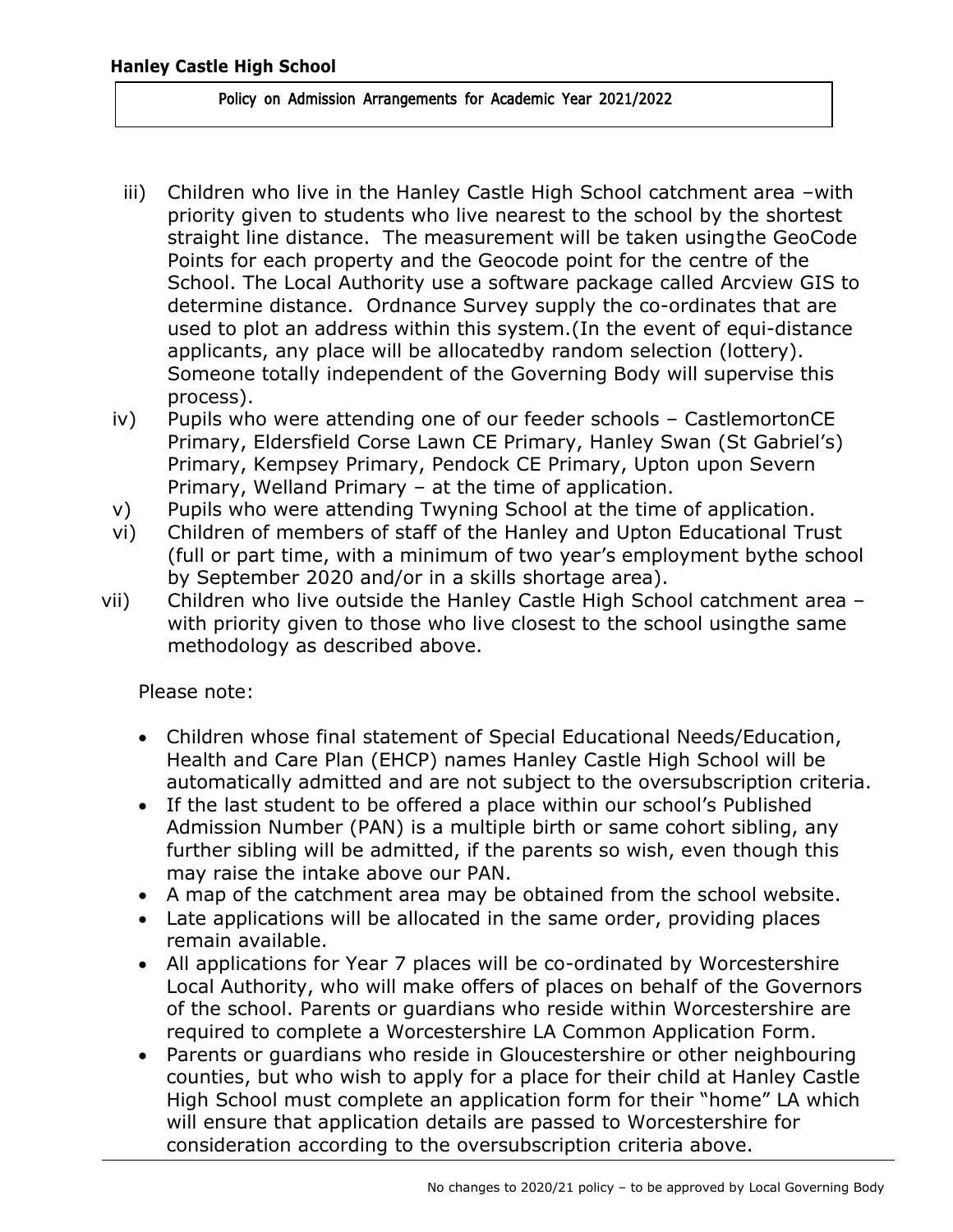

- All application forms must be received by the Local Authority by 31 October 2020.
- Late applications will only be considered after those received on time. The final date by which late applications will be accepted is 31 January, 2021.

# **3. Waiting List and In-Year Admissions**

- 3.1 Any applications for a place at Hanley Castle High School outside the normal year or time of entry to the school must be made directly to the Babcock Prime School Admissions Team, on behalf of the Local Authority. The school will be notified by the Local Authority of the outcome of the application and parents will be informed of their right to appeal against a refusal of a place. Full details of the co-ordinated scheme for in-year applications 2021 can be found via the following link: [https://www.worcestershire.gov.uk/downloads/download/1330/co](https://www.worcestershire.gov.uk/downloads/download/1330/co-ordinated_schemes_for_all_worcestershire_schools)[ordinated\\_schemes\\_for\\_all\\_worcestershire\\_schools](https://www.worcestershire.gov.uk/downloads/download/1330/co-ordinated_schemes_for_all_worcestershire_schools)
- 3.2 Applications outside the normal admissions round from children with challenging behaviour which is likely to breach our Behaviour Management Policy will be considered on a case by case basis. If the governing body considers that admitting a child might have a detrimental impact on maintaining good order and discipline, and does not wish to admit the child even though places are available, it will refer the case to the Local Authority for action under the Fair Access Protocol (see 4.1 below).
- 3.3 A waiting list for places in each year will be held by the school. In Year 7 the list will be maintained until 31 December (of the year in which the children start school). Parents of unsuccessful applicants must ensure that they notify the school if they wish their child to be placed on this list. Where places become available, allocation will be according to the published oversubscription criteria.

## **4. Admission of children outside their normal age group**

4.1 Where parents seek a place for their child at Hanley Castle High School outside of their normal age group, either as part of the main admissions round or as an in-year admission, the application will be processed in the normal way and a decision will be made on the basis of the circumstances of each case and in the best interests of the child concerned. This will include taking account of the parent's views; information about the child's academic, social and emotional development; where relevant, their medical history and the views of a medical professional; whether they have previously been educated out of their normal age group; and whether they may naturally have fallen into a lower age group if it were not for being born prematurely. This must also take into account the views of the